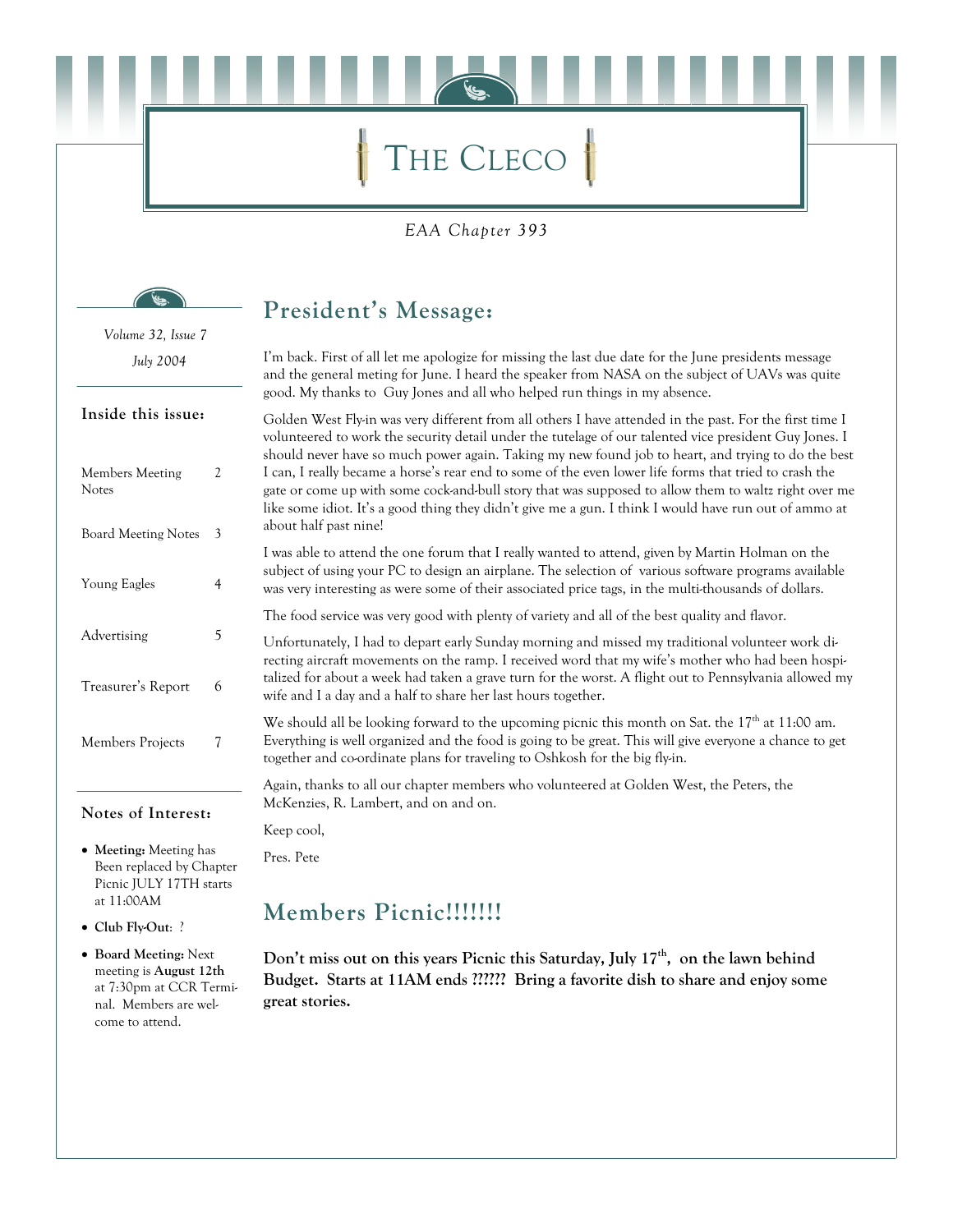The Cleco

# **Members Meeting Notes:**

Harvard's informal notes on the EAA Chapter 393 Members Meeting Wednesday, June 23, 2004

Our speaker for the evening was Stanley Herwitz, professor of biogeography and earth sciences at Clark University. He got involved with unmanned aerial vehicles when NASA sent out a request for proposals to use UAVs for specific missions. He proposed to use UAVs to monitor agricultural crops and proposed to try the scheme out on a coffee plantation in Hawaii. http://www.clarku.edu/ research/access/geography/herwitz/herwitzD.shtml and http://www.clarku.edu/faculty/herwitz/ and http://www.clarku.edu/alumni/ clarknews/spring04/newsbriefs.shtml In this work, the aircraft flew at 21,000 feet and 40 kts. The conclusion of the first test was that it could be done, but it needed to be cheaper.

The next was to use a smaller plane to decrease costs. Along the way the issue of how to share the national airspace between piloted aircraft and UAVs came to the forefront. The FAA wanted ironclad assurance that the UAV could detect and avoid any piloted plane in the vicinity. The project developed a see-and-avoid portable radar system that shows all the other aircraft within the area of interest and allows ground crew to order the UAV to take evasive action. This effort is still undergoing testing, and Stanley indicated a great interest in assessing the interaction between the portable radar system and composite aircraft that have a very limited radar signature. It is possible that Phil Jenkins will become involved in these tests with his Glasair.

As the details of the see-and-avoid radar are worked out, there are a large number of missions that UAVs could perform. Stanley spoke about tests that he had made for search-and-rescue missions, where the UAVs cameras could detect the head of people in distress.

#### Introductions

- Bill Call is still doing bodywork on his Lancair ES, and the project is still for sale.  $\bullet$
- $\bullet$ Harvard Holmes is working on a Lancair IV-P project.
- $\bullet$ Pete Wiebens is giving his Glasair III a full inspection.
- $\bullet$ Ray Nilson is making little progress on his RV-9 due to other activities, including Golden West.
- Don Baldwin is working on his Sonex, doing the wings. He is also going to Oshkosh and looking for riders to share gas and driving.
- Bob Rudolph is working on a Tailwind and the project is "coming along."
- Jim Veatch is working on a Kitfox 7. He has the wings on and is working on the wing roots. The fuselage is almost done.
- Rick Lambert has a BD-5, which he has been working on for uncounted years. He is also working on a Europa.
- Jim Cox is moving here from Colorado for a time. He has an RV-6A that has been flying for 3 years, and he has just completed the restoration of the 1955 Piper Tri-Pacer that he flew at age 15. He has built 7 airplanes, plastic and metal, and he has been an EAA Technical Advisor.

Page 2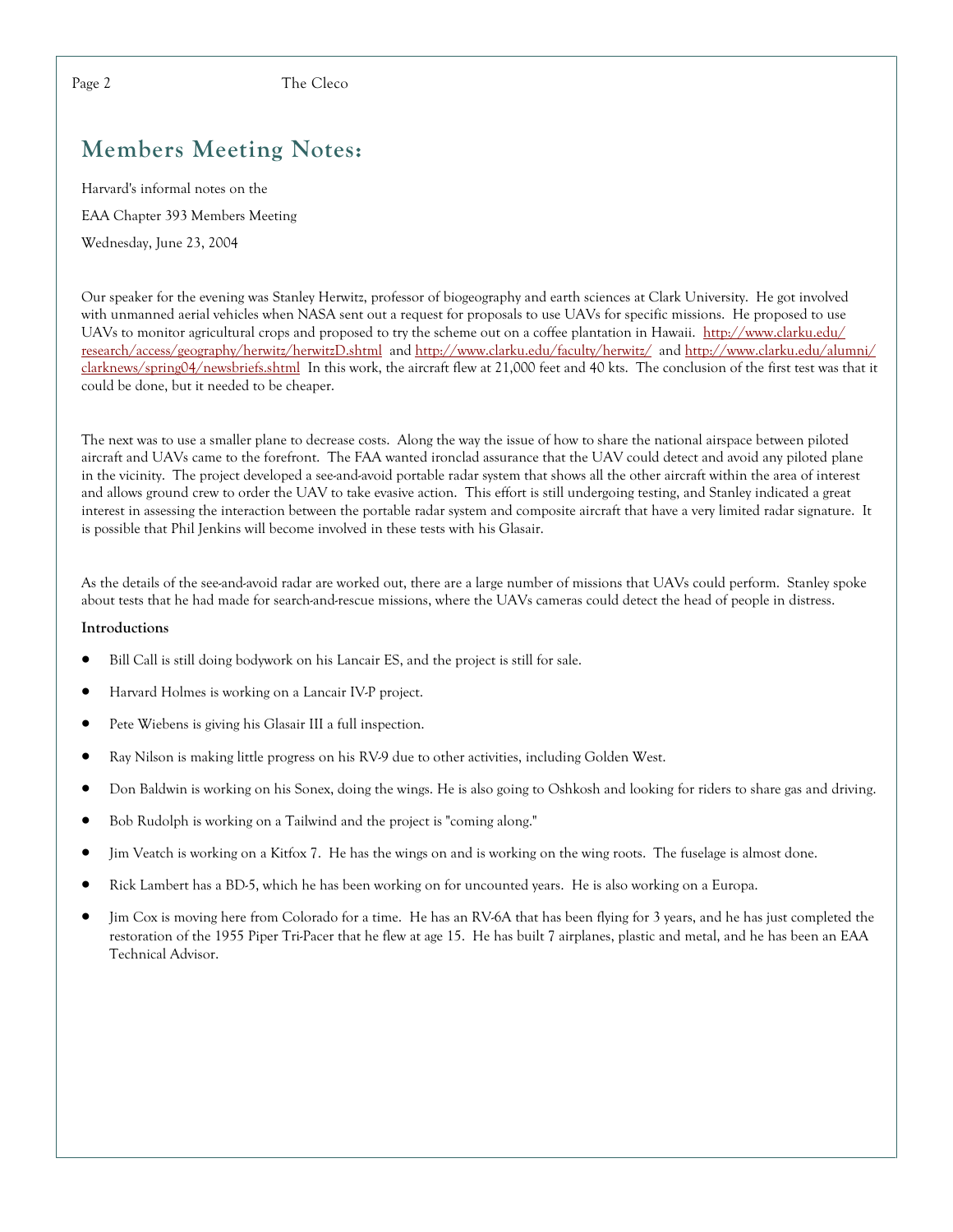#### Volume 32, Issue 7

### June Fly-out:

EAA Chapter 393 Fly out

Saturday, June 26, 2004

By Harvard Holmes

Little interest was expressed at the meeting, so Bob Belshe and Harvard Holmes skipped the meeting time at the terminal and went to Lampson with their wives. Bob has a beautiful yellow Lancair 235, and Harvard's Mooney isn't too shabby, even if he says so himself!

### President's Message:

Harvard's informal notes on the

EAA Chapter 393 Board of Directors meeting

Thursday, July 1, 2004

Attendees: President Peter Degl'Innocenti, VP Guy Jones, Newsletter editor Jordan Jones, Secretary/Treasurer Louis Goodell, Board Chairman Harvard Holmes

1. The picnic is coming on July 17. A number of planning and logistics issues were discussed, including paper products, meat, acquiring a BBQ, drinks, contacting Budget Rent a Car, other food items, ice, coolers, buns and condiments. We are expecting/planning on about 50 people.

2 Our Newsletter Editor, Jordan Jones, needs Cleco material by July 9<sup>th</sup>.

3. Our print (an aviation print from a noted photographer ?) did not get marketed at Golden West. Peter Degl'Innocenti will bring it to the next meeting in August for further action.

4. Guy Jones mentioned possible speaker ideas for the next meeting in August.

5. Jordan Jones handed out some generic business cards for use by EAA Chapter 393 officers and staff.



Bob's Lancair



Harvard's Mooney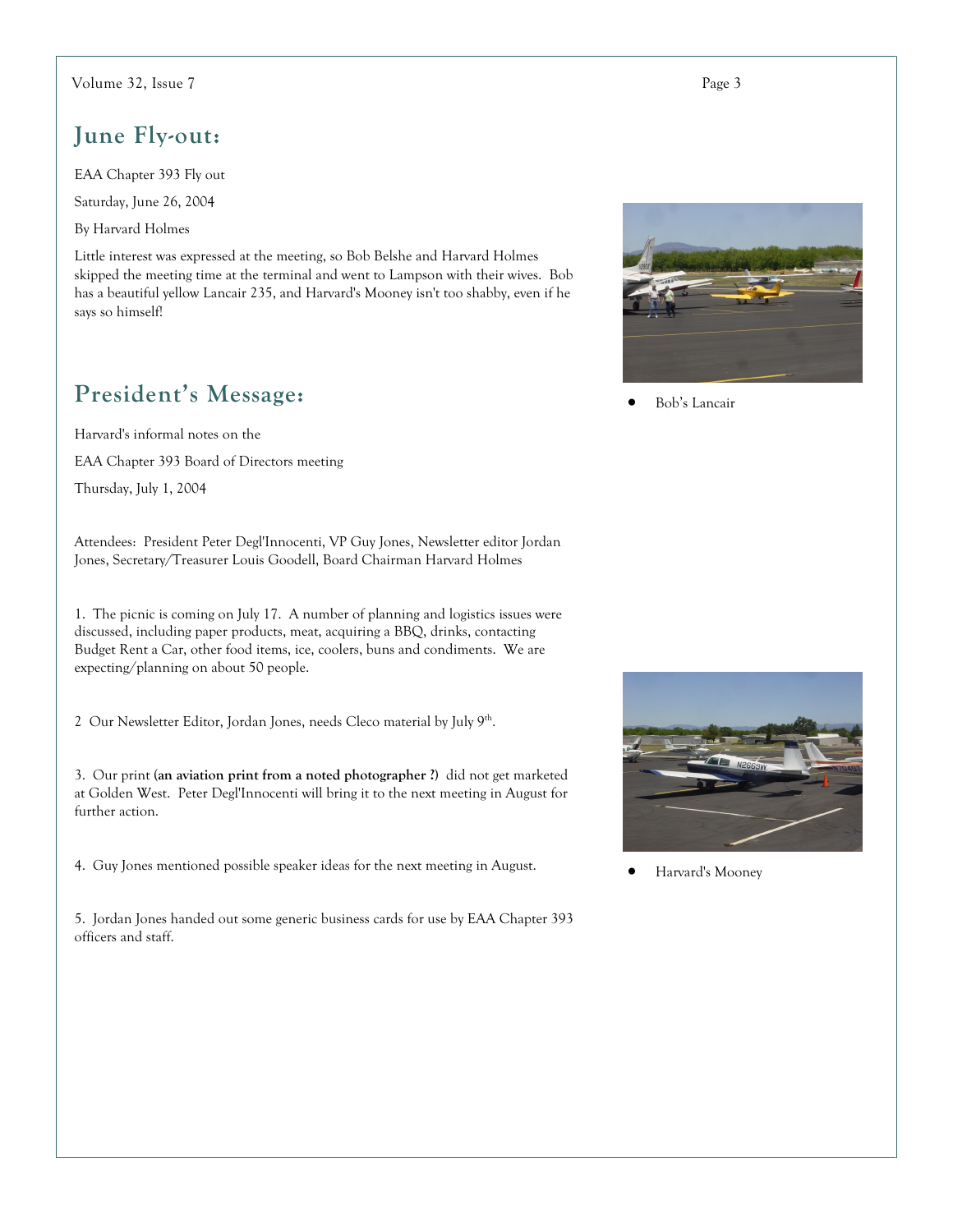### The Cleco

# Young Eagles:

At the recent Young Eagle Rally on July 10 we flew only 10 kids. This rally was held in conjunction with the MDPA open house picnic and Antique show.

It appears to me that we have maxed out on kids interested in flying. Also, it is more difficult to secure pilots to fly the kids due to the high cost of fuel.

In conclusion I am thinking of not holding any more rallies this year and concentrate on group rallies only. By doing this I will have a more accurate count as to how many kids will be involved and will be able to tell the pilots what to expect as far as how many flights they will make.

If anyone has a different opinion or suggestion please let me know and we can discuss the issue. In the meantime I do not plan to have another rally this year except for the groups that I am presently working with.

Pat Peters

Young Eagles Coordinator



Young Eagles Tent at Golden West where 22 kids  $\bullet$ were flown.



 $\bullet$ Future Young Eagle posing with the Flying Tiger at Golden West.

Page 4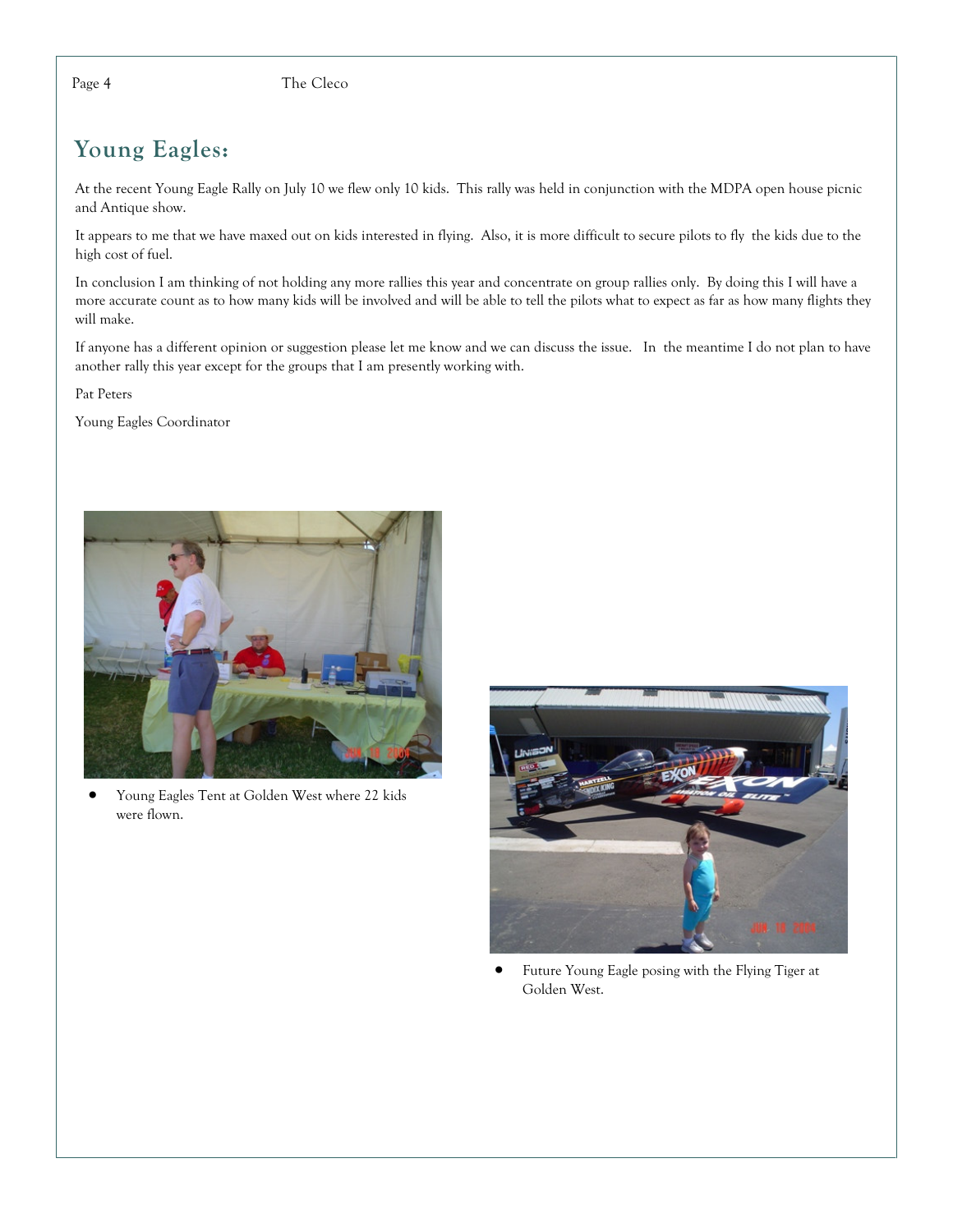# **ADVERTISING SECTION:**

# Wheels, Calipers, and Tires

I have two sets of unused Matco (nee Rosenham) 4.00-5 wheels, calipers, tires and tubes. The tires/tubes are Shin four-ply rated. No discs. Depending how you figure, Aircraft Spruce asks something over \$400. My asking price is \$125 plus shipping – maybe \$30 depending on distance.

For photos and/or more info, contact me:

Quentin Durham Odurham@aol.com

# Anyone interested to share a fourth seat flying to Oshkosh this year?

After 24 years of flying, I have decided to go to Oshkosh this summer. Bobby Sisneros is going with me in the Cessna 310. We got a late start and will be staying in Milwaukee and will drive up every day for 2 days. Planned departure date is July 28 and Planned Return date is Aug 1. We will allow one day for bad weather out of 3 possible traveling days. We have two seats available in the Enbom Vista Cruiser for this journey. If any club member would like to join us for this adventure, please email your resume to me.

We will fly into General Mitchell Field in Milwaukee. It looks like a no wind direct flight would take slightly over 9 hours of flying time. That breaks down into 3 equal legs. With the addition of 2 hours time zones, if we leave at 5 am, and the weather allows for afternoon flying, we should arrive about 6 pm in Milwaukee.

Trip to OSH and back. Total fuel usage about 420 gallons. Split either 2,3,4 ways. Our room in Milwaukee is \$140 nite, sleeps 2, the B&B we are staying in was running out of rooms. I'm sure other rooms are available in Milwaukee. So your room charge is additional. Car rental split for 4 days about \$55/ day total cost. Those would be the costs that would be incurred besides food and admission.

Happy Trails,

Brian Enbom

Contact via Email: benbom@coasttool.com

# Have Trailer, Looking for Travelers:

Don Baldwin is seeking a few good people to share in the fun of Driving to Oshkosh! If you are interested in going please give him a call at 925-685-1639.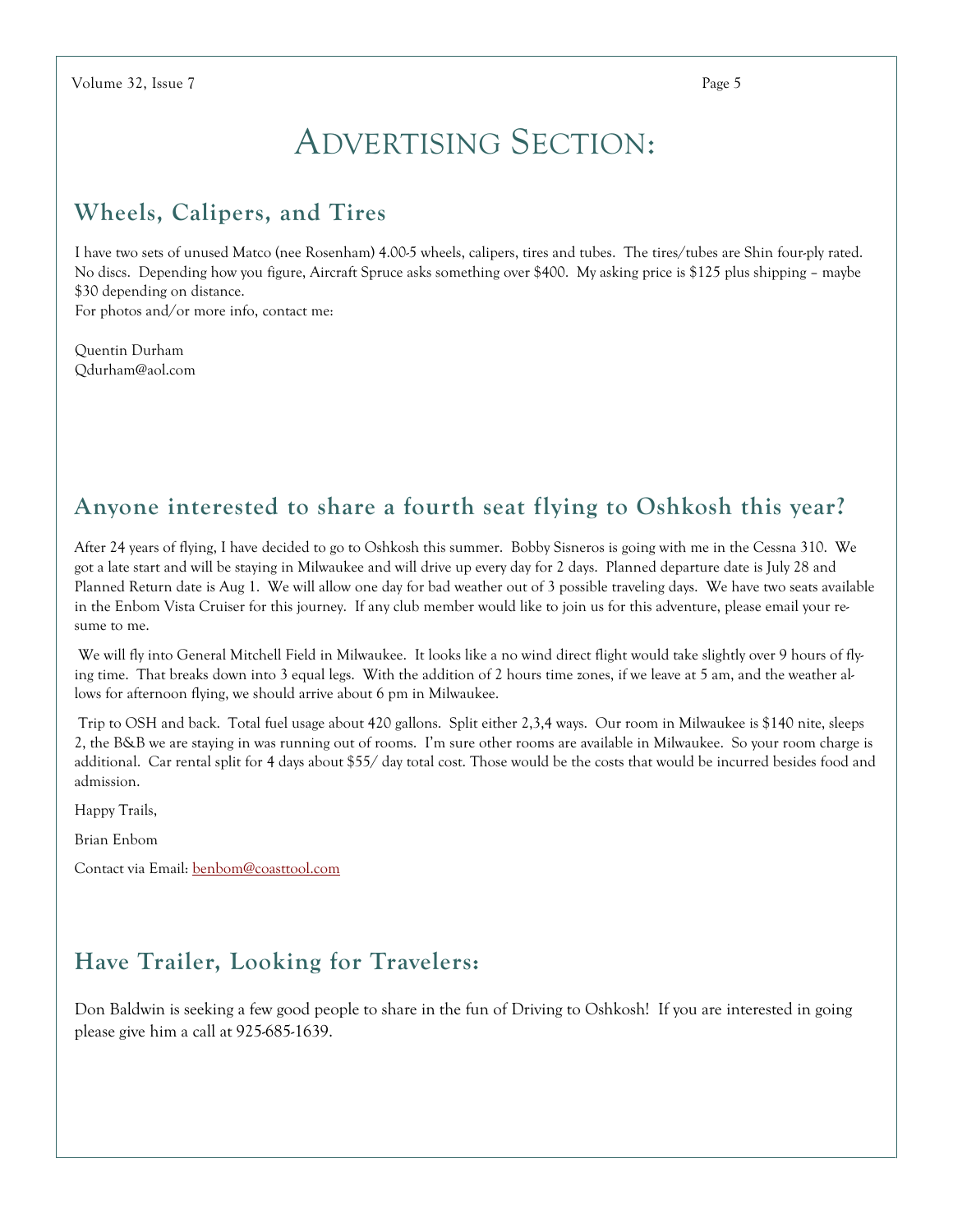# Treasurer's Report

Checking Balance: 728.87

Savings Balance: 2596.61

Total: 3325.48

| President:                | <b>Vice President:</b>       | Secretary-Treasurer:        |
|---------------------------|------------------------------|-----------------------------|
| Peter Degl'Innocenti      | Guy Jones                    | Louis Goodell               |
| 925.756.6172              | 925.757.8214                 | 925.682.4198                |
| tigerpilot43@msn.com      | thatguy2@earthlink.net       | lcg2@aol.com                |
|                           |                              |                             |
| Chair of the Board:       | <b>Chapter Photographer:</b> | <b>Young Eagles:</b>        |
| Harvard Holmes            | <b>Tracy Peters</b>          | Pat Peters                  |
| 510.526.5347              | 510.301.8485                 | 925.930.6447                |
| HarvardHolmes@comcast.net | tlpeters@earthlink.net       | patnpeters@earthlink.net    |
|                           |                              |                             |
| Membership Chair:         | <b>Newsletter Editor:</b>    | <b>Technical Counselor:</b> |
| <b>Bob Belshe</b>         | Jordan Jones                 | <b>Rick Lambert</b>         |
| 925.376.7677              | 925.432.4059                 | 707.748.1532                |
| rbelshe@comcast.net       | jones.jordan@comcast.net     | $r$ lam $242714@$ aol.com   |
|                           |                              |                             |
|                           | Web Master:                  | Fly-Out Chairman:           |
|                           | <b>Bruce Hobbs</b>           | Harvard Holmes              |
|                           | 925.757.0618                 | 510.526.5347                |
|                           | bwhobbs@sbcglobal.net        | HarvardHolmes@comcast.net   |
|                           |                              |                             |
|                           |                              |                             |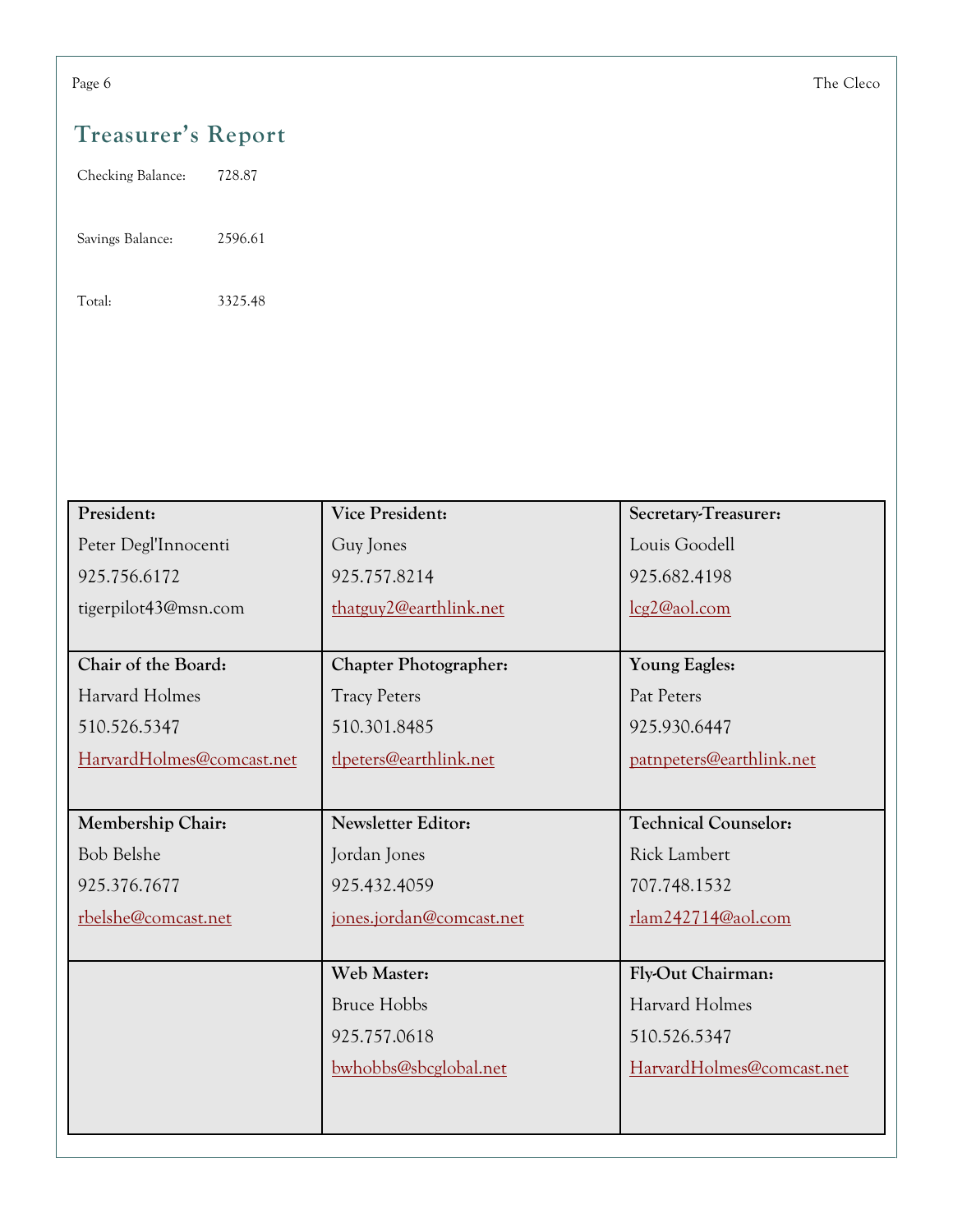### Volume 32, Issue 7

# **Vacation with your Airplane**



### **Roche Harbor Skyways** San Juan Island, Washington

5 minute walk to Roche Harbor Resort Sleeps 6, complete kitchen, 2 full bathrooms Call Linda or Tony Tiritilli 925-674-1001 WEB: http://www.lobsterfarm.biz/ E-mail: roche2727@yahoo.com

# Members Projects:



"Sunrise" Glastar on Floats built by our Tech Counselor Rick Lambert. This photo taken while displayed at the recent Young Eagles and MDPA Open House & Antique Show on July 10th.